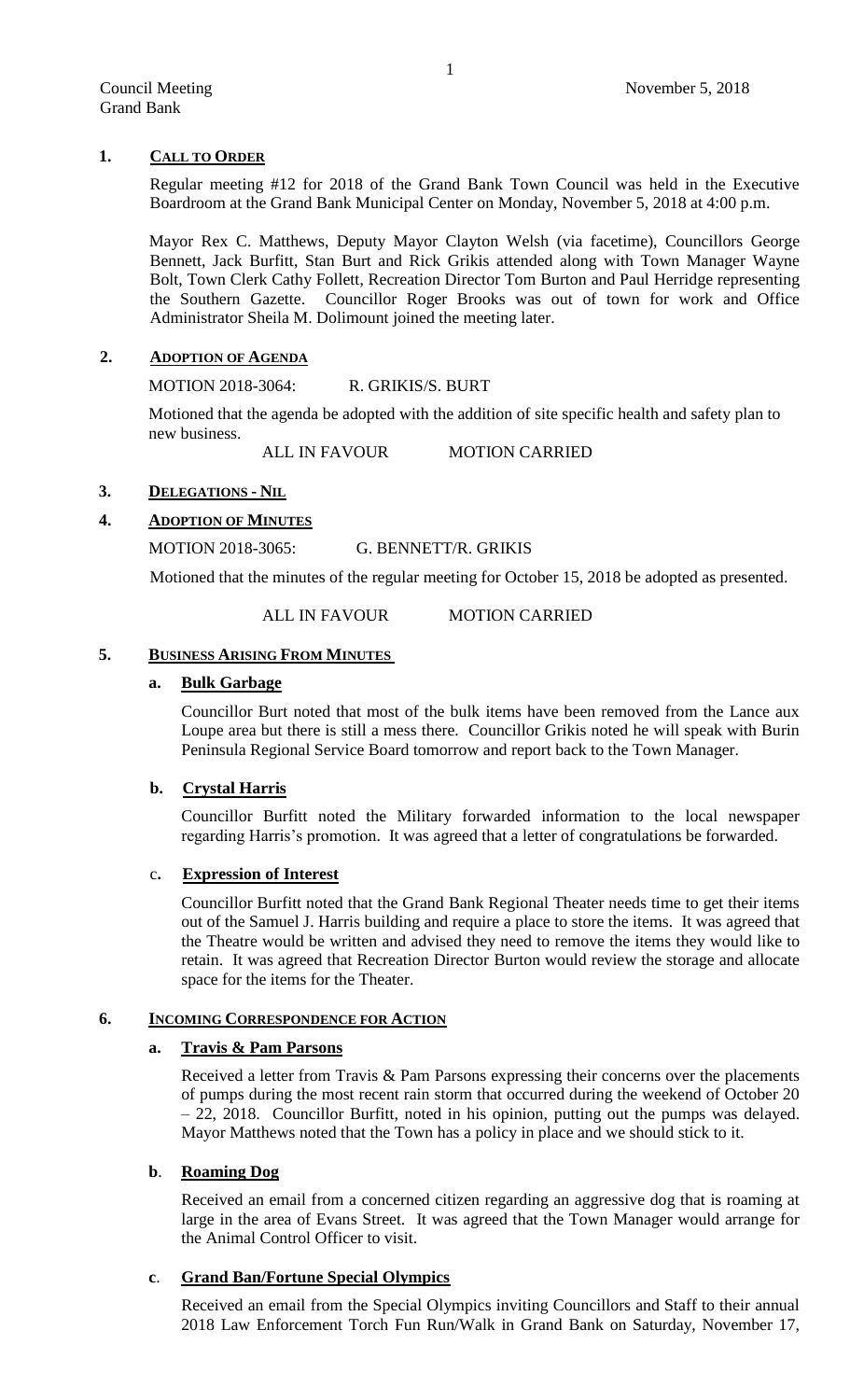2018, the run/walk will take place from the Municipal Centre at 10:30 a.m. A free will offering would be appreciated.

## **d. Grand Bank Volunteer Fire Department**

Received a request from the Fargo Restoration Committee to meet with Council to discuss the project to restore the 1941 Fargo Pumper Fire Truck and to gauge the level or support council is willing to offer. Mayor Mathews noted he thought this was a very good idea but need some estimates and what is the end goal, if it's going to be drivable for example. Councillor Burt and Grikis are council's liaisons and will bring back to the committee councils support of the project.

## **e. Department of Municipal Affairs & Environment (MAE)**

Received a letter from MAE regarding the 2017-18 Municipal Capital Works Applications advising that the Towns applications for Dam Upgrading and Marine Drive Water, Sewer & Storm installation were not approval for funding, however if the projects continue to be a priority for the Town, they encourage the Town to resubmit the application(s) under future Municipal Capital Works Programs.

## **f. MADD Burin Peninsula**

Received an invitation from MADD Burin Peninsula to attend a Candlelight Service of Hope and Remembrance ceremony to be held on November  $17<sup>th</sup>$  at 2:00 p.m. at Calvary Pentecostal Church, Creston North, Marystown.

## **7. INCOMING CORRESPONDENCE FOR INFORMATION**

## **a. Department of Municipal Affairs & Environment (MAE)**

- Received a circular advising that "the season for laying asphaltic surface course shall end on the 15<sup>th</sup> of October, unless extended by the Engineer." Councillor Grikis inquired regarding the resurfacing on Old Road for this year. Mayor Matthews noted that no further work will be completed on Old Road this year and negotiations are continuing with the contractor.
- \* Received a letter from Fire & Emergency Services to announce that they will be coordinating a Province wide, in-house, training program "Operation 2020" using the new Essential 7, which meets the requirements of NFPA 1001, Firefighter 1, 2018 Edition, starting in January 2019.
- \* Received a letter advising the 2019-20 Municipal Capitals Works and Cost-Shared Funding Program applications to be submitted for these programs by December 21, 2018.
- Received information circular to clarify the rejection letters for 2018-19 Municipal Capital Works Applications.

# **b. Gran-For-Line Association**

Received a letter from the Gran-For-Line Association to advise they would like to donate a wheelchair swing to the Community Park for those people who cannot access the equipment at the Park. Recreation Director advised he spoke to the Gran-For-Line and they will provide details on the type of swing they are looking at purchasing. The Recreation Commission would than review and find an area in the park that it can be placed.

### **c. MADD**

Received a letter from MADD advising of some of the things they are doing around the Burin Peninsula.

### **d. Progressive Engineering & Consulting Inc.**

Received a newsletter advising what their firm is all about.

### **e. Nalcor Energy**

Received a copy of the Muskrat Falls Project Highlights for August 2018.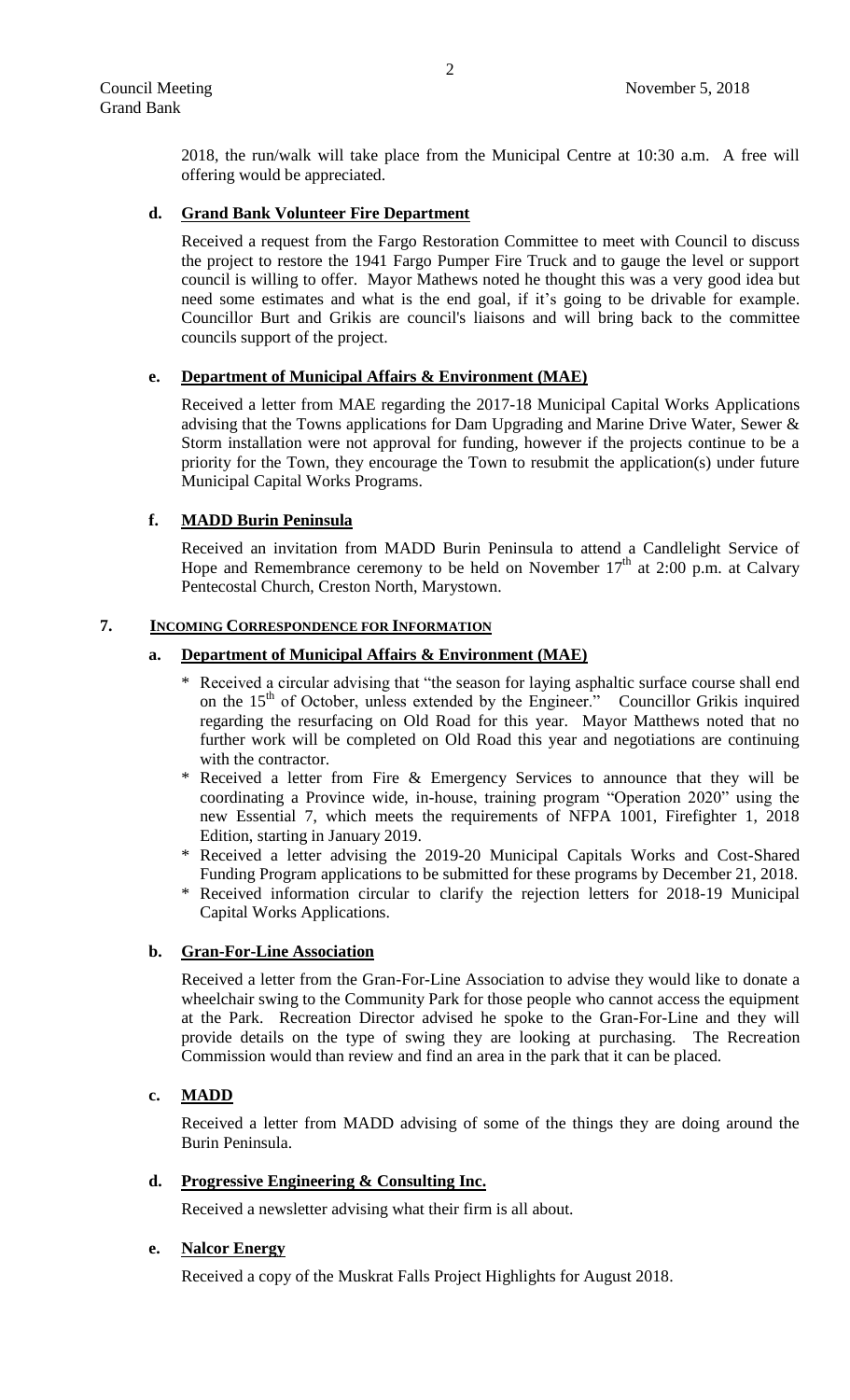## **f. Thank you**

Received a card from the Baker Family.

### **8. COMMITTEE REPORTS**

### **a. Finance Committee**

Councillor Burt, Committee Chairperson, presented a written report of a meeting the Committee held on October 31, 2018.

Item 1f. Mayor Matthews noted that he's not in agreement with purchasing cards from councillor's discretionary fund.

Mayor Mathews noted that committee meetings should be for committee members only. Other Councillor should not attend unless they are asked to do so by the Mayor, Town Manager or Town Clerk due to other members being unavailable and a quorum being required.

MOTION 2018-3066: S. BURT/R. GRIKIS

Motioned that the Finance Committee report of October 31, 2018 be accepted with the change to item 2 f, delete the second half of the recommendation.

# ALL IN FAVOUR MOTION CARRIED

#### **b. Development Committee**

Councillor Burfitt, Committee Member, presented a written report of a meeting the Committee held on October 31, 2018.

Town Manager Bolt presented a draft of the sign regarding the fire hall which was approved by all councillors.

MOTION 2018-3067: J. BURFITT/G. BENNETT

Motioned that the Development Committee report of Oct 31, 2018 be accepted as presented.

ALL IN FAVOUR MOTION CARRIED

MOTION 2018-3068: J. BURFITT/R. GRIKIS

Motioned that under the authority of Section 16 of the *Urban and Rural Planning Act 2000*, the Council of the Town of Grand Bank adopts Amendment Number 1, 2018, to the Development Regulations for 2012 to 2022.

ALL IN FAVOUR MOTION CARRIED

#### **c. Grand Bank/Fortune Ambulance**

Councillor Burfitt presented a written report of a meeting the Committee held on June 19, 2018.

MOTION 2018-3069: J. BURFITT/R. GRIKIS

Motioned that the Grand Bank/Fortune Ambulance Committee report of June 19, 2018 be accepted as presented.

ALL IN FAVOUR MOTION CARRIED

Councillor Grikis noted he recently attended meetings for the Ambulance in Gander. It was agreed he will make a report for the next meeting. Councillor Burt noted the Ambulance Committee will be presenting a budget for 2019. The next ambulance meeting is scheduled for November 29.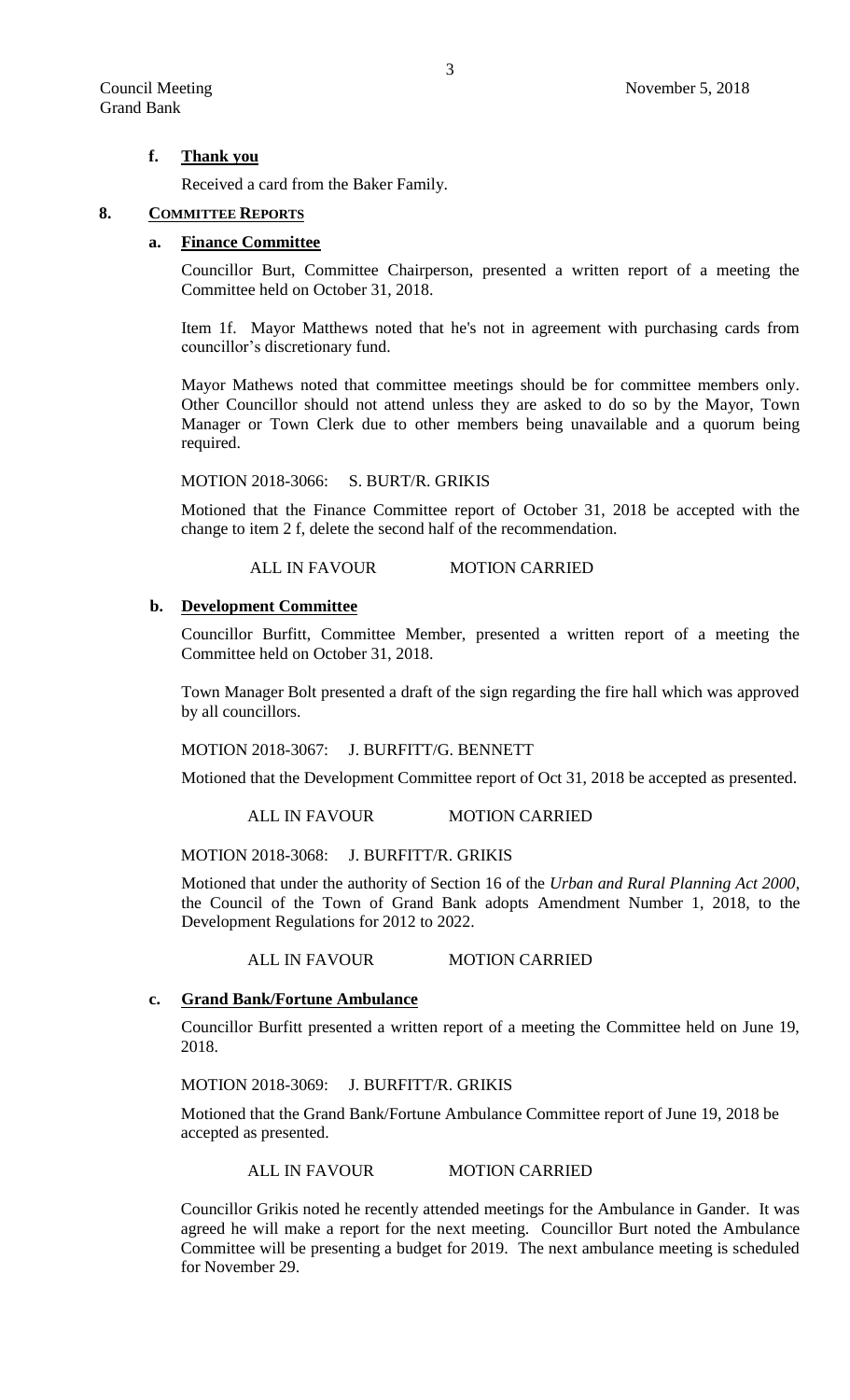## **9. OLD BUSINESS**

## **a. Downtown Re-Development**

Town Manager Bolt noted the tender went out on Friday, November 2 and four (4) companies have expressed interest. Proposals are to be submitted in 6 weeks and the work will commence in the spring of 2019.

## **b. Community Enhancement Program**

Recreation Director Burton advised funding has been received and four (4) individuals have been hired that will qualify for Employment Insurance benefits. Work will be completed to the nature train and the softball field.

## **c. Bon Fire Night - November 5 @ 6:30 p.m.**

Recreation Director Burton noted the Bon Fire is going ahead tonight at the softball field parking lot.

## **10. NEW BUSINESS**

# **a. Budget Preparations**

Mayor Matthews noted the 2019 budget is being prepared and staff will be meeting with the Finance committee in the near future to review.

# **b. Remuneration Tax Changes for 2019**

Mayor Matthews advised new tax laws will be in place in 2019 that will see councillor's remuneration fully taxable and CPP would have to be deducted. Councillor Burt noted that anyone who is receiving CPP benefits should be able to apply for exemption.

## **c. Remembrance Day Program - November 11**

Recreation Director Burton noted that staff should have details for the service confirmed by midweek.

# **d. Santa Clause Parade/Light Up - December 1**

Recreation Director Burton noted that the 2018 Santa Clause parade is tentatively scheduled to start at 4:30 p.m. on December 1 and will be followed by the Light Up at Fraser Park. An email will be forwarded tomorrow encouraging residents to place a float in the parade. Councillor Burfitt noted the Grand Bank Development Corporation plans to put a float in the parade.

## **e. Site Specific Health & Safety Program**

Town Manager Bolt presented the updated document to council that will permit our employees to obtain salt from the Works Service Depot.

# MOTION 2018-3070: J. BURFITT/R. GRIKIS

Motioned that the Town of Grand Bank approve the Site Specific Health & Safety Program as presented.

### ALL IN FAVOUR MOTION CARRIED

# 11. **COUNCILLORS FORUM**

# **a. Thank you**

Deputy Mayor Welsh thanked Councillors and staff's for their emails and phone calls during his recent hospital stay.

# **b. Legendary Coasts**

Councillor Bennett presented a report of his attendance at the recent Legendary Coasts AGM in Marystown. He note Brian Rose is now the chairperson. He also noted that in 2019 the Burin Peninsula is going to be the focus and a video has already completed.